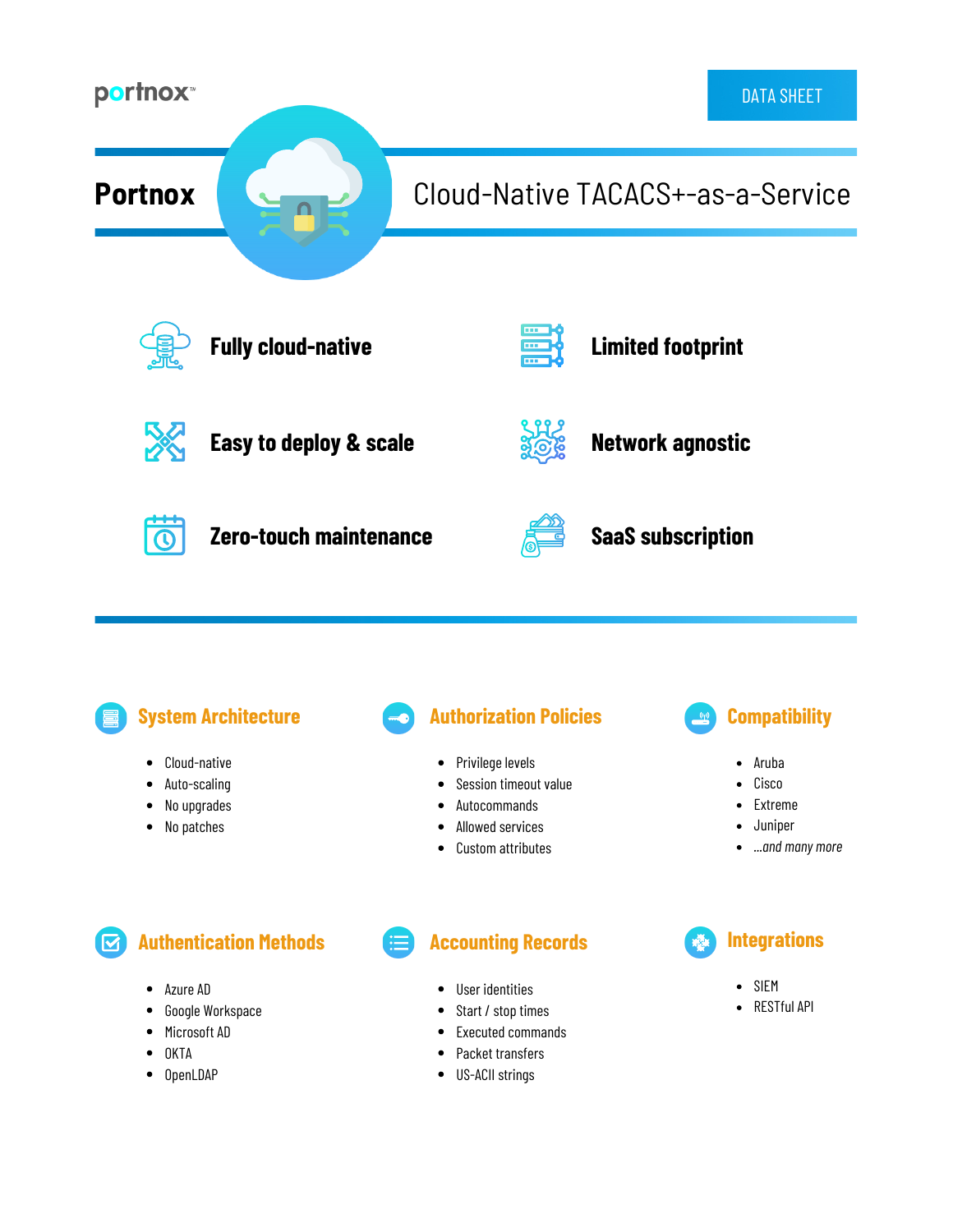# **Integrations & Compatibility**

| <b>DIRECTORY SERVICES</b>  | Azure AD, Google Workspace, Microsoft AD, OKTA                                                                                                                                                                                                                                      |
|----------------------------|-------------------------------------------------------------------------------------------------------------------------------------------------------------------------------------------------------------------------------------------------------------------------------------|
| <b>SIEM</b>                | AlienVault, DataDog, LogicMonitor, NewRelic, Splunk, Sumo Logic<br>and many more.<br>Note: Portnox CLEAR can integrate with as many SIEM services as needed.                                                                                                                        |
| <b>NETWORKING HARDWARE</b> | Allied Telesis, Arista Networks, Aruba Networks, Avaya, Brocade<br>Communications Systems, Cerago Networks, Cisco, D-Link, Dell, Enterasys<br>Networks, Extreme Networks, HP, Juniper Networks, Motorola, Netgear,<br>Proxim, Rad Group, Telco Systems, Xirrus, ZyXELand many more. |

# **TRY PORTNOX TACACS+ FOR FREE!** For up to 1 admin & 100 devices

Sign up today at **www.portnox.com/tacacs**